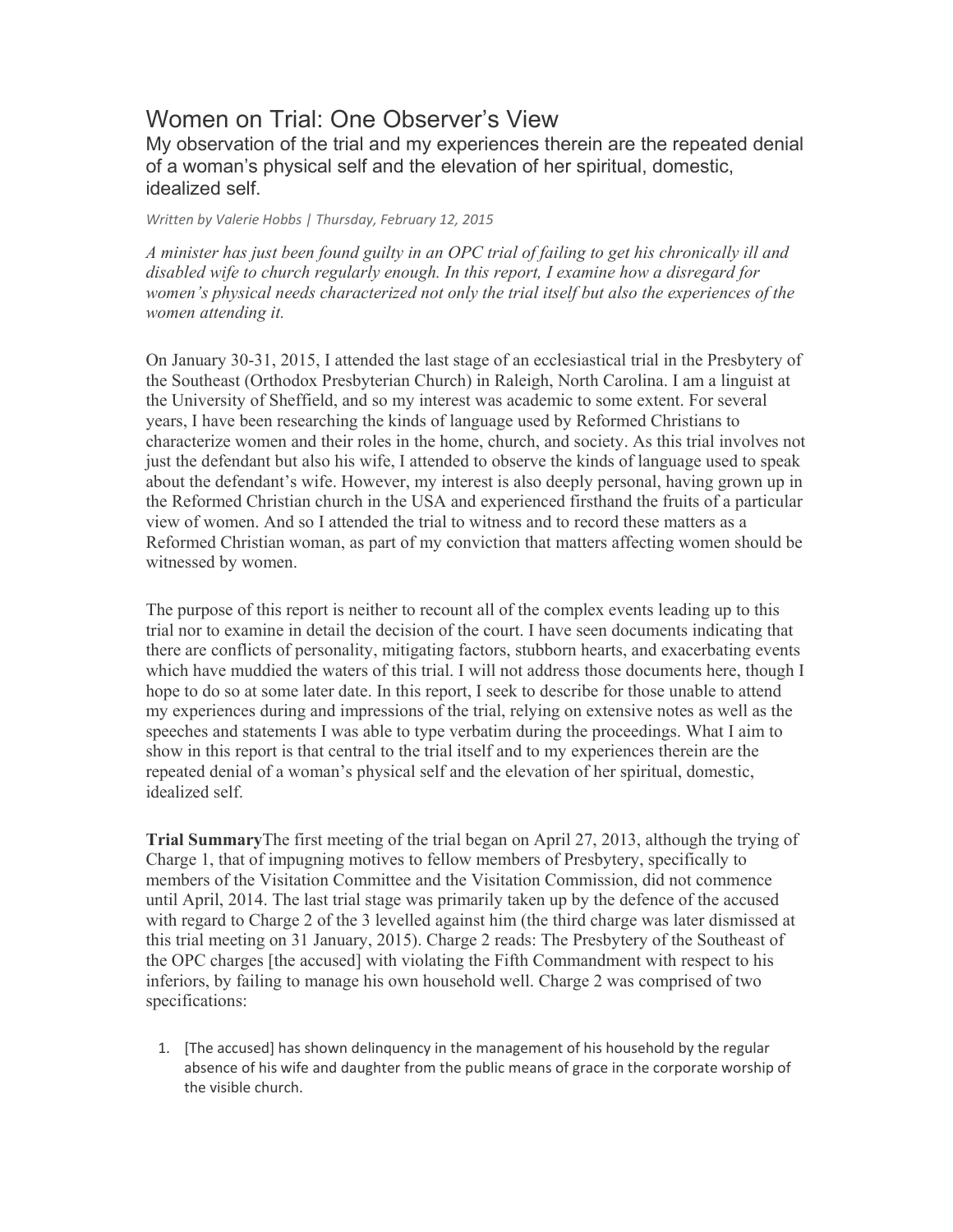2. [The accused] has hindered members of his household from receiving pastoral oversight and spiritual care from the Session having ecclesiastical jurisdiction over them.

A basic summary of the trial is as follows: After the defense presented its case, members of the Presbytery cross-examined the accused, the defense was allowed to redirect, the main defender gave his closing statement, and final speeches were made before a vote was taken on whether or not to sustain Specifications 1 and 2 of Charge 2. In a vote of 16 to 8 on both specifications, the accused was found guilty of Charge 2 by the OPC Presbytery of the Southeast. He now has 10 days to inform the Presbytery of his wish to appeal to General Assembly.

There were approximately 40 men in attendance throughout the trial, including the 24 Presbyters with voting privileges. In addition to me, there were four women in regular attendance in the meeting itself (all of whose husbands were attending and/or voting in the proceedings), and a handful of young women who helped with serving meals who also attended portions of the trial. There were also between five and ten additional women in the building who did not attend the trial itself but who prepared and served meals and made hot and cold drinks and snacks available throughout the trial. Women observers were included in these meals and welcomed and served at every stage.

### **Women's Physical Presence**

Beginning with the warm welcome I received from two men at the start of the trial, I met and socialized with many kind and gentlemanly church leaders in this Presbytery. At least five men introduced themselves to me, exchanged pleasantries, and asked me to send greetings to shared acquaintances. Others, while expressing puzzlement at my attendance, also greeted me warmly, one remarking, 'Well, I'm glad you're here. It's a pleasure to meet you.'

The most frequent question asked of me was, 'Why are you here?' One presbyter asked, 'Did your father-in-law send you?' When I replied that I had come of my own volition, he said, 'Why in the world would you do that?' I gave the same answer each time: that I had come because the trial involved the situation of a woman in the Reformed church and that I had come to observe and witness. This answer seemed to surprise nearly everyone I spoke to, at least two remarking, 'Wow', others changing the subject after a few seconds of silence.

My presence, I began to realize, while unproblematic to most, was an anomaly. All of the women present, apart from me, were either preparing and serving food or attending with their husbands. I had come by myself, solely to observe the trial. That my presence in this capacity was unexpected and at times troubling was impossible to miss. One prominent trial participant scowled at me when I made eye contact with him in the fellowship room.

More worrying, however, was another, very different interaction. While I was talking with one Presbyter in the church sanctuary, one of the more vocal Presbyters (who eventually voted to sustain Charge 2) walked over and said, 'Introduce me to this person,' indicating me. The man I was talking to introduced me by my academic title. The new acquaintance then took my hand, which had not been outstretched, said 'Let's talk out here', and pulled me/led me by my hand into the corridor. With a smile on his face and standing rather close to me, he began asking me questions (which I have coded for later discussion).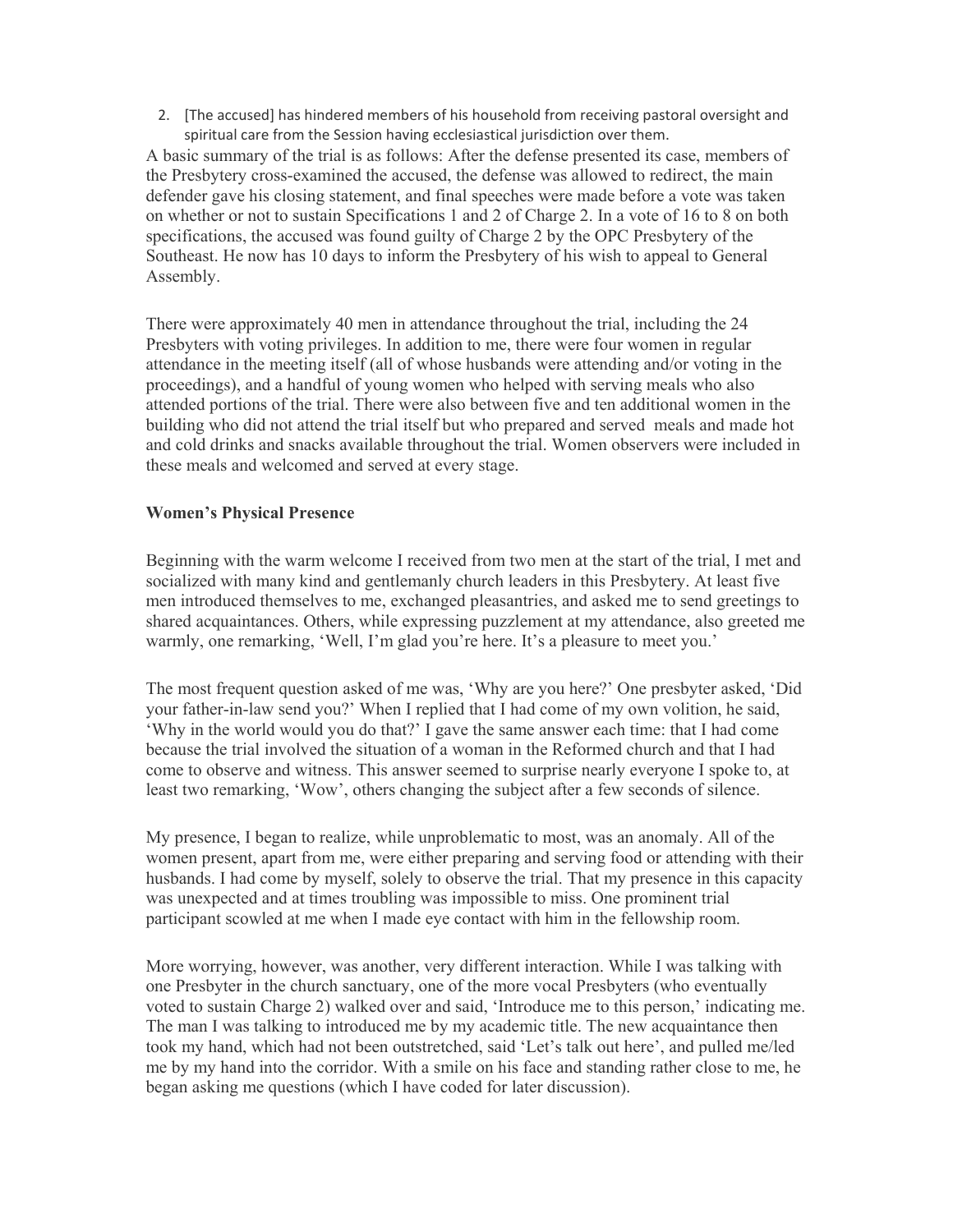- *Where have you come from?* (place of residence)
- *Do you know anyone in this area?* (personal connections)
- *So are you here mainly to visit those friends?* (reason for attendance; I replied that I had come solely for the trial, to witness it as a woman and as an academic)
- *How did you find out about this trial? Who told you about it?* (my source of information about trial)
- *Are you staying with friends?* (accommodation)
- *Well, then who is looking after you?* (personal care)

I laughed and said that I was very comfortable in the hotel and that I did not need any looking after. He then said,

## *I think it might be a good idea if you stayed at my house with my family.* (personal care)

I laughed and said, again, that I was very comfortable in the hotel. He continued.

- *Are you married?* (personal life)
- *How many children do you have?* (personal life)

Up until this point, I had assumed that perhaps this kind of conversation was just this man's particular manner (standing close, asking question after question, leaving little time for my responses). After all, we were strangers and he had smiled throughout. However, I began to feel this was an interrogation and even a form of intimidation. I tested the waters by asking about his children. He ignored this and asked me what church I attended. He then responded, 'So there aren't any Presbyterian churches in your town?' and then recommended I look up the pastor of a Presbyterian church in Scotland. He again invited me to stay at his home. At this point, the moderator was beginning role call, and another Presbyter came into the hallway and told the man that he needed to go back in.

Whatever their motives, this Presbyter's questions and behavior were, in my opinion, founded on the assumption that since my physical presence was neither domestic nor docile, it was unacceptable. This was evident in his use of the following strategies:

- disregarding the academic nature of the initial introduction and my subsequent reference to my academic interests
- leading me into the hallway by my hand (taking charge of my body and removing me from the trial room)
- asking me only indirectly why I was interested in the trial (*So are you here mainly to visit those friends?)*
- failing to respond to my attempts to discuss those interests
- leading the 'conversation' (what we linguists call topic raising) primarily towards matters related to my accommodation, personal care, and home life.

In these ways, this man brought his assumptions about my femaleness to the forefront of our conversation, determined I was an outsider, an 'other', since I did not fit within certain predetermined categories, and, I would suggest with some confidence, challenged and undermined the reasons for my presence at the trial.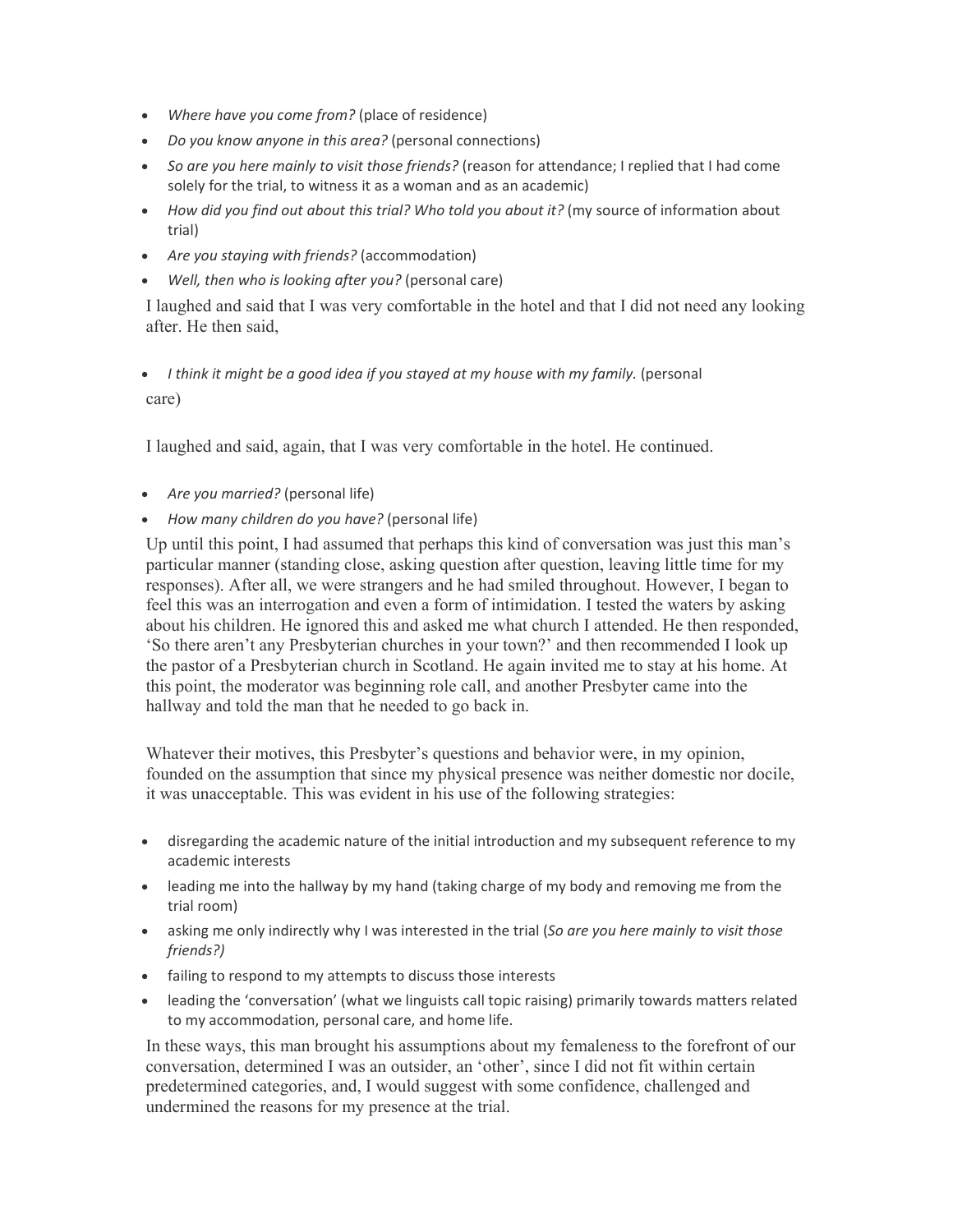Apart from this man's insistence on repositioning me within the bounds of acceptable domesticity, he presumed to touch me without my permission, for the purpose of removing me from a public to a private space. In doing so, he clearly indicated his intent to exercise control over my physical person. This presumption regarding the physicality of the women present was also encoded in the arrangements regarding the use of restrooms during the event.

There were no restrooms designated for women to use during the trial or even during breaks. The host church has two restrooms, both with multiple stalls, normally assigned one to each gender. During the entire weekend, a sign with the words 'Men's Restroom' was put over the women's restroom door sign. Before the trial began, one of the ladies explained that this is due to the many men attending. However, at least 10 women were present, both serving and attending the trial, a number which increased to at least 15 on occasion. The lady told me that this first time she would stand by the door to make sure no one went in but that I should 'try to slip out while the trial is in session when men aren't using the restroom.'

At one point, during a break, I waited outside the restroom doors (having already slipped out during the session) for nine minutes, watching men go in and out of the restroom without acknowledging me. Another woman was standing with me – she did not indicate to me that she needed the restroom, but her presence was also ignored. At one point, I asked, 'If this how things work? Do men go first and then women?' One man overheard and responded that there were men in both restrooms and I would have to wait. Finally, growing desperate, I asked another man if there was anyone else left. He said he didn't know. The other woman with me said, with some insistence, 'Well, can you check?' He looked in and reported that the restroom was empty. I removed the 'Men's Restroom' sign and went in, claiming my voice and reasserting my physical presence. When I came out, a man was standing beside the door (keep in mind that there was no line to the other men's restroom) and challenged my actions, 'I was wondering who had taken down the sign. I guess you're glad I didn't come in anyway.'

The claiming of the women's restroom, despite the presence of women in the church building, may seem to have an innocent explanation. The organizers were anticipating more men than women, after all. The possibility that more women attended than were expected, albeit disputable, should surely exonerate the organizers who covered over the women's restroom sign. And yet, the extra 'Men's Restroom' sign remained even after the trial began and the number of women stabilized. Further, the disregard of women waiting for the restroom by some Presbyters and the rebuke I received upon taking down the sign and claiming the restroom indicate that, in some respects, women's physical needs were considered unimportant and inconvenient.

#### **The Spiritual vs. Physical Woman**

Central to this case is the defendant's wife, a woman in her 60's who suffers from many medically substantiated chronic conditions and was formally classed as disabled in 1999 and covered by the provisions of the Americans with Disabilities Act. Also central to this case is extensive documentation by medical professionals substantiating the variable nature of the defendant's wife's illnesses and her difficulty in taking part in outside activities. I will here note and contextualize some direct quotations from speeches which took place directly before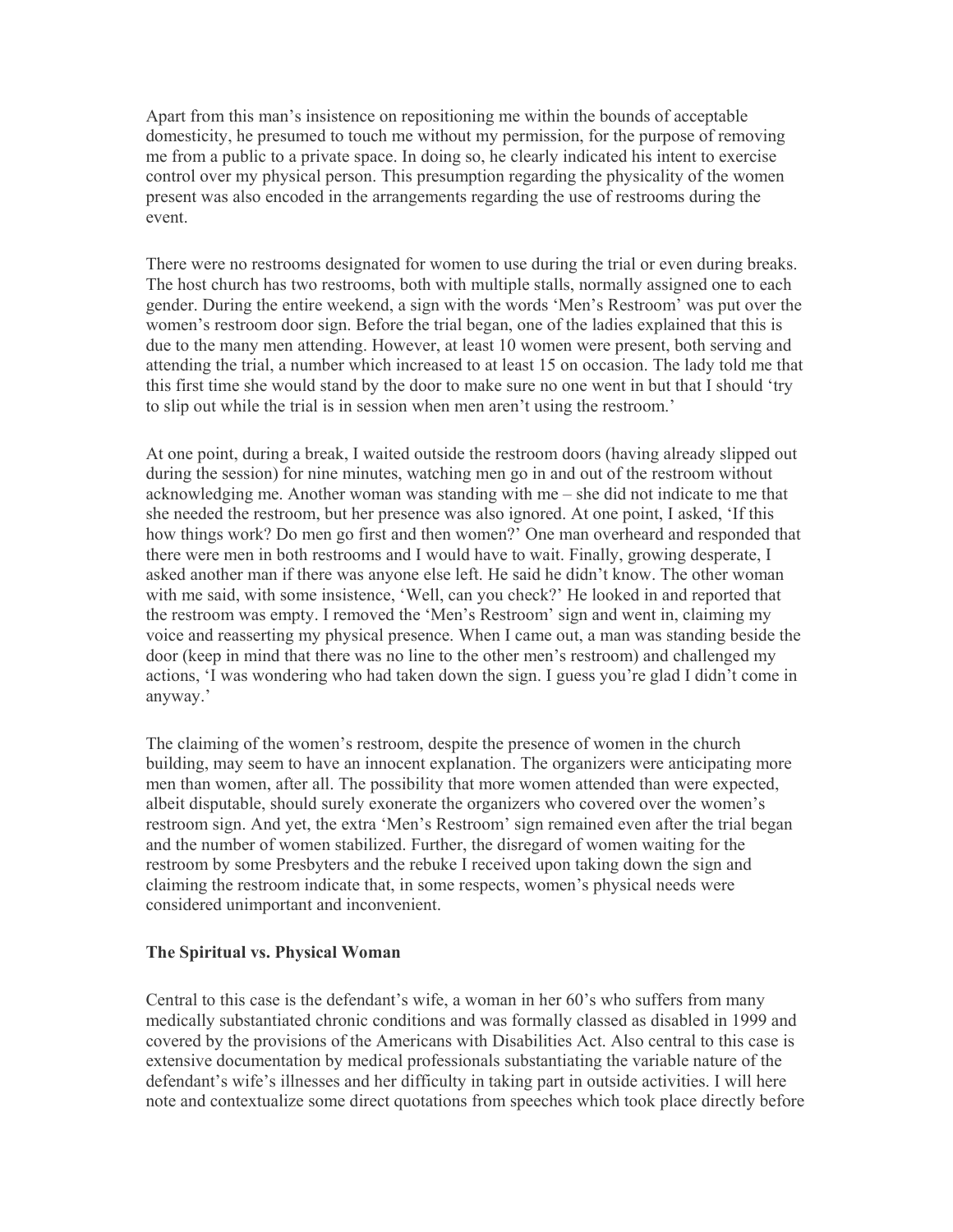the presbytery voted on whether or not to sustain the charges. I also stand here as witness to behavior during the trial which, together with the former, serve as evidence to an unsettling view of woman as ideal but not physical, as spiritual but not embodied.

Throughout his testimony, the accused explained that when he is asked about his wife's spiritual condition, he always begins with details of her physical condition because he sees them as inextricably linked. At one point, he noted, 'I cannot talk about one without the other'. There were therefore many occasions when the defendant spoke about his wife's chronic conditions and disability, many of which were deeply personal. As one Presbyter pointed out in a speech toward the end of the weekend, it was appalling that this case had come to the point where the sometimes intimate details of a woman's suffering had to be paraded before a room of strangers. And yet, I noted several occasions when at least two men in the room, hearing the accused list these illnesses, surgeries, and hospitalizations and refer to his wife's 'physical and emotional trauma', rolled their eyes. At one point, again when the accused was explaining his wife's illnesses, a young pastor circled his forefinger around in the air, a motion widely recognized as meaning 'get on with it.'

Even more unsettling was a speech made by a Presbyter who supported the charges, the gravity of whose words warrant the space given to some of them here (emphasis is mine).

…I so appreciate the defense's star witness, [name]. We have heard from [the witness for the defense] about his wife's illness and the extent to her illness. In cross-examination, [the witness] was asked on a scale of 1 to 10, about his wife's situation. And [the witness] said it was between an 8 and a 9 in severity. And yet, [the witness] was so diligent in his spiritual oversight of his family and particularly his dear wife that he went to great lengths so that his wife might attend to the means of grace. **In fact, with even some lament, [the witness] thought he might have overdone it a little bit, when on some mornings, on Sunday mornings, she didn't want to go to worship and yet he would get his wife up, lovingly wash her, dress her, feed her, buckle her up in the car and take her to the holy worship of God. There's a man who wonderfully exhibits what a husband ought to do in the spiritual oversight of his wife. For this Presbyter, I was deeply moved, even convicted, but [the witness] understood that which is deeply important, that the means of grace, particularly the worship of God is how our Lord Jesus would give himself, grant grace, to his children so that we might be strengthened to live the next 6 days.** [The witness] understood that. In fact, [the witness] saw the connection then between the spiritual wellbeing of his wife and the physical well-being of his wife. He did not in any way seek to disrupt that unity, that bond, that connection. He saw it was crucial…

During this speech, there were murmurs ('mmm') and visible nods of approval from at least three Presbyters, particularly during the portions of the speech I have highlighted. Immediately after the proceedings, I asked the speaker whether or not my understanding of his speech was correct. Did he believe that a man who, according to him, admits to having overdone it in taking his chronically ill wife to church is exercising appropriate headship? He answered that it was only one or two times that this man had required his wife to attend church despite her ill health and that the witness' wife had appreciated his insistence. I asked, 'So you are putting a number on it? How many times would be inappropriate?' He answered maybe half a dozen, maybe more. I asked again, 'So do I understand you correctly that it is admirable Biblical headship to be too strict, at least somewhat, with regard to requiring a chronically ill wife to attend church (disregarding her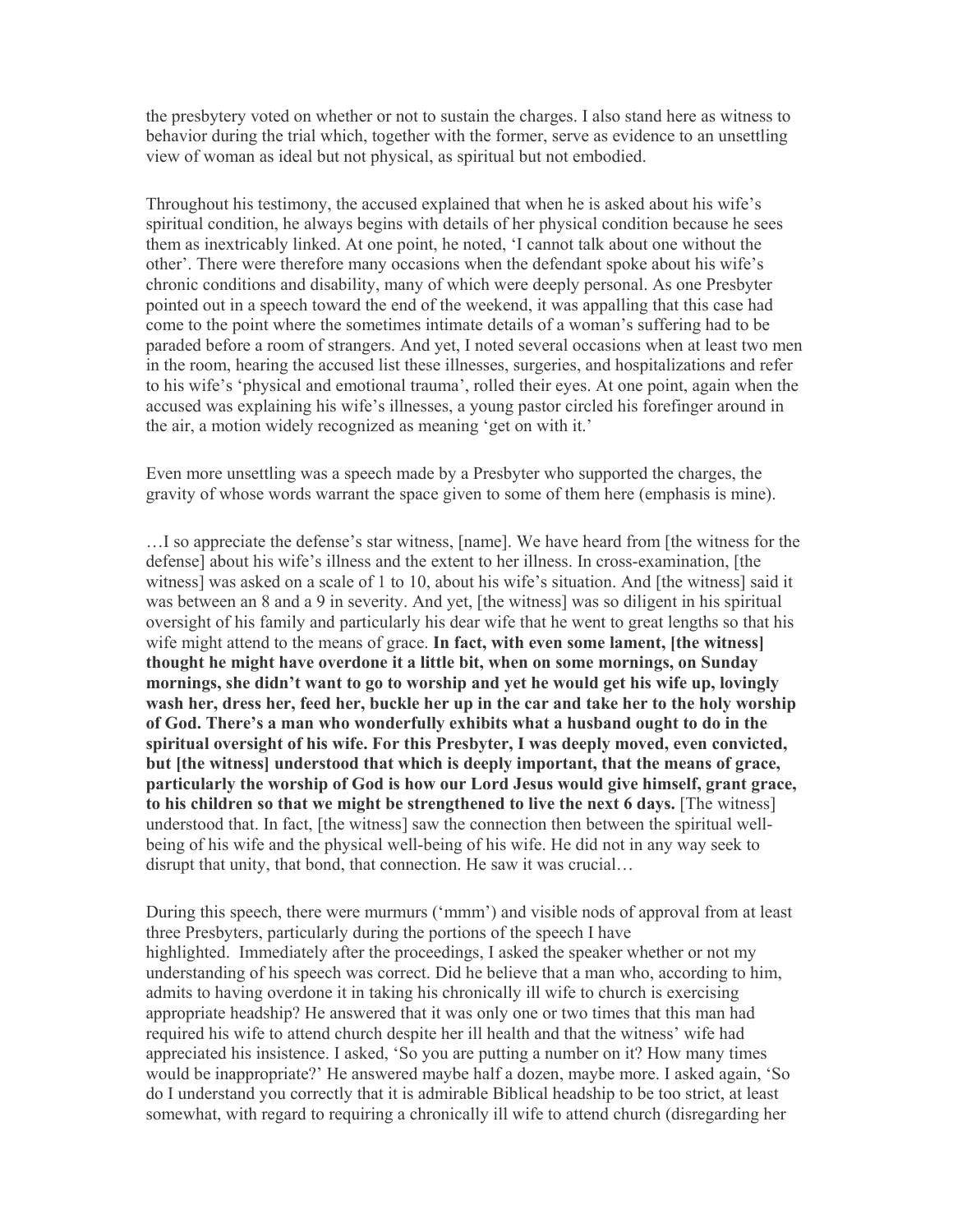request to rest at home), but it is inappropriate Biblical headship to pay heed to a wife's physical condition, even perhaps to a fault, when she says she is too ill to go to church?' The Presbyter replied that he hadn't said that and was instead expressing admiration that the witness had affirmed the connection between body and spirit. He clarified that without spiritual well-being, one cannot expect to have physical well-being. I said I had noted down his exact words and that he had described being deeply moved and convicted by a man who, according to him, admitted to going too far in requiring his chronically ill wife to attend church. The Presbyter then replied, 'We in the OPC love women, don't we? [speaking to a man next to him] I almost make an idol of my wife. Excuse me, we have to go.'

In both the visible dismissal by Presbyters of the defendant's discussion of his wife's physicality and this Presbyter's speech and comments, I detect a belief that appropriate headship of one's wife involves prioritizing her spiritual health at the expense of her body. Several Presbyters insisted throughout the trial, '[The accused's wife] is not on trial. [The accused] is on trial' and 'The issue is not her [the wife's] illness.' However, the defendant, as husband and head, was delegated by the church the care of his wife's body as well as her spirit. The defendant's acknowledgement and prioritization of his wife's unique physicality and its relevance to her spirituality was, at best, declared irrelevant and, at worst, mocked and discounted.

Consistent with this, the Presbyter's speech indicates an unsettling view that spiritual wellbeing precedes and is more important than physical well-being, evident in his interpretation of the witness' testimony. I have since spoken with this witness about his testimony, and his memory is that he testified, with deep regret, that 'there were times', over a period of years, when he could've exercised better judgment with regard to taking his chronically ill wife to church. He also clarified that these were not isolated incidents, i.e. not one or two times. It is his belief that the Presbyter did not intentionally misrepresent his testimony but that he perhaps filtered it in a certain way.

The issue here is not that the witness' leadership of his family was too heavy handed nor that his wife's illnesses and reactions to medication can be compared one to one with the wife of the accused (in fact, any such comparison between these women would be a grave mistake, given the variability of the effects of even the same conditions and medications on different patients). What I have observed in the trial and in my conversation with the witness are two loving husbands, both striving to serve their frail wives as best they can. The important point, instead, dear reader, is that the Presbyter interpreted testimony in such a way as to reinforce a particular disregard of a wife's physicality. This indicates a worrying hypocrisy with regard to how biblical headship is interpreted and implemented, where it is acceptable and even commendable to lead a disabled wife with a certain severity, discounting her physical needs, but a chargeable offense to err on the side of compassion with regard to her physicality, as perhaps did the accused.

#### **Closing Remarks**

I will end this paper with the words of another Presbyter, who, in my opinion, together with a minority of others, spoke bravely and boldly in defense of the accused's protection of his wife's physical and spiritual well-being. When the vote was cast sustaining the charges, four